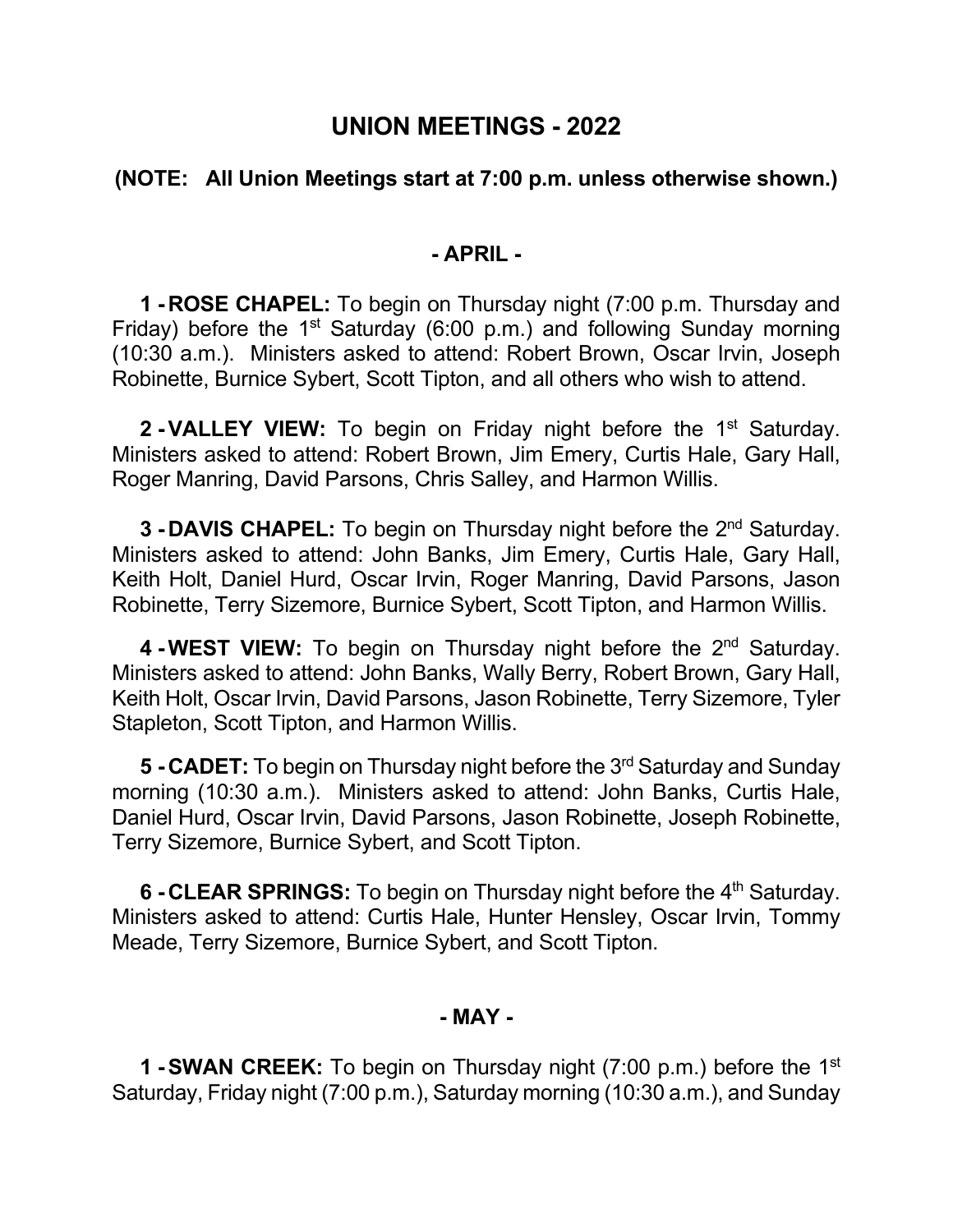morning (10:30 a.m.). Ministers asked to attend: Lewis Baker, Wally Berry, Robert Brown, Jim Emery, Mike Fullington, Frank Gilliam, Carter Hager, Curtis Hale, Keith Holt, Daniel Hurd, Oscar Irvin, David Parsons, Burnice Sybert, Scott Tipton, and Harmon Willis.

**2 - MARION ROBINETTE MEMORIAL:** To begin on Friday night (6:00 p.m.) before the 1<sup>st</sup> Saturday (6:00 p.m.) and Sunday morning (10:45 a.m.). Ministers asked to attend: Robert Brown, Jim Emery, Mike Fullington, Gary Hall, Hunter Hensley, Oscar Irvin, Burnice Sybert, and Harmon Willis.

**3 -COPPER CREEK (ADDINGTON FRAME):** To begin on Friday night before the 2<sup>nd</sup> Saturday and Sunday (10:30 a.m.). Ministers asked to attend: John Banks, Curtis Hale, Hunter Hensley, Oscar Irvin, Jason Robinette, Joseph Robinette, Terry Sizemore, Burnice Sybert, Scott Tipton, David VanHoose, Sammy VanHoose, and Harmon Willis.

**4 -OSBORNE'S CHAPEL:** To begin on Thursday night before the 2nd Saturday and Sunday night. Ministers asked to attend: Kevin Cross, Jim Emery, Hunter Hensley, Daniel Hurd, Oscar Irvin, Roger Manring, David Parsons, Jason Robinette, Terry Sizemore, Burnice Sybert, and Harmon Willis.

**5 -WALLEN'S CREEK:** To begin on Thursday night before the 3rd Saturday; Sunday (10:30 a.m.). Ministers asked to attend: Lewis Baker, John Banks, Wally Berry, Robert Brown, Jim Emery, Mike Fullington, Hunter Hensley, Keith Holt, Daniel Hurd, Oscar Irvin, Roger Manring, David Parsons, Terry Sizemore, Burnice Sybert, Scott Tipton, Harmon Willis, and all others who wish to attend.

## **- JUNE -**

**1 -RICHARDSON CHAPEL:** To begin on Thursday night before the 1st Saturday. Ministers asked to attend: Oscar Irvin, Jason Robinette, Scott Tipton, Roger VanHoose, and Sammy VanHoose.

**2 - NEW LIFE:** To begin on Friday night before the 1<sup>st</sup> Saturday. Ministers asked to attend: Lewis Baker, John Banks, Robert Brown, Jim Emery, Gary Hall, Oscar Irvin, Eddie Malone, Terry Sizemore, Burnice Sybert, and Bill VanHoose.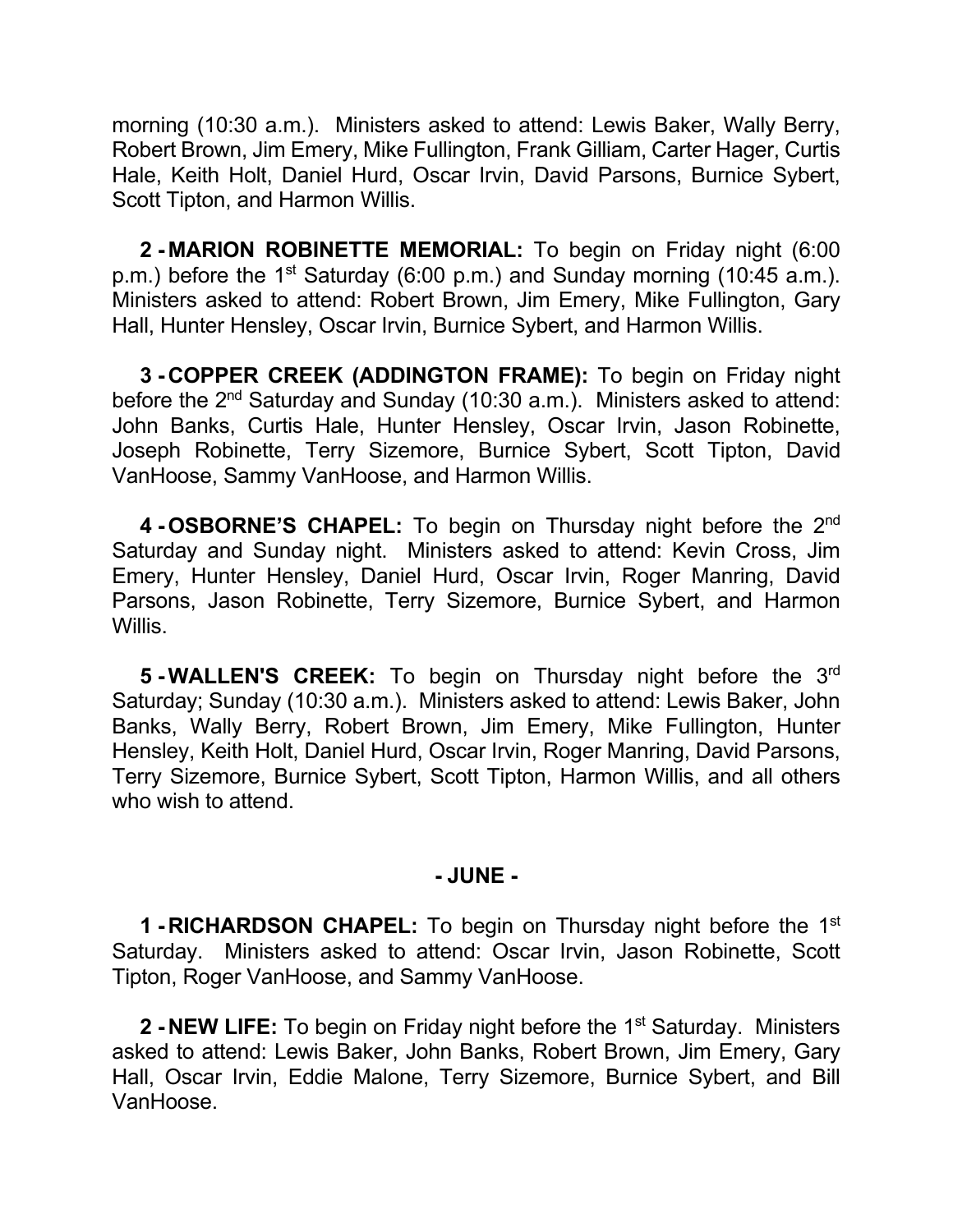**3 - LOW VIEW:** To begin on Friday night (6:30 p.m.) before the 1<sup>st</sup> Saturday; Sunday (10:00 a.m.). Ministers asked to attend: John Banks, Wally Berry, Jim Emery, Daniel Hurd, Oscar Irvin, David Stapleton, and Burnice Sybert.

4 - CANEY CREEK: To begin on Wednesday night before the 2<sup>nd</sup> Saturday; Sunday (10:00 a.m.). Ministers asked to attend: Jim Emery, Carter Hager, Gary Hall, Oscar Irvin, Tim Jarrett, Jerry Johnson, Wiley Lampkin, Chris Salley, Terry Sizemore, Burnice Sybert, and Harmon Willis.

**5 -BLUE SPRINGS (Duffield, VA.):** To begin on Thursday night before the 2<sup>nd</sup> Saturday; Sunday (10:00 a.m.). Ministers asked to attend: Lewis Baker, John Banks, Wally Berry, Robert Brown, Carter Hager, Curtis Hale, Oscar Irvin, Roger Manring, David Parsons, Jason Robinette, Joseph Robinette, and Burnice Sybert.

**6 -LONG HOLLOW:** To begin on Wednesday night before the 3rd Saturday; Sunday (10:30 a.m.). Ministers asked to attend: Wally Berry, Jim Emery, Frank Gilliam, Carter Hager, Curtis Hale, Gary Hall, Daniel Hurd, Oscar Irvin, Jerry Johnson, Chris Salley, Terry Sizemore, Tyler Stapleton, Burnice Sybert, and Harmon Willis.

**7 -BLUE SPRINGS (Hiltons, VA):** To begin on Friday night (7:00 p.m.) before the  $4<sup>th</sup>$  Saturday (2:00 p.m.). Ministers asked to attend: Lewis Baker, Wally Berry, Kevin Cross, Jim Emery, Frank Gilliam, Carter Hager, Hunter Hensley, Roger Manring, Jason Robinette, Joseph Robinette, Terry Sizemore, Burnice Sybert, and Harmon Willis.

## **- JULY -**

**1 -FAIRVIEW:** To begin on Thursday night before the 2nd Saturday. Ministers asked to attend: Keith Holt, Oscar Irvin, David Parsons, Terry Sizemore, David Stapleton, Tyler Stapleton, and Scott Tipton.

**2 - SHELBY CREEK:** To begin on Friday night before the 3<sup>rd</sup> Saturday; Sunday night (7:00 p.m.). Ministers asked to attend: All ministers are welcome.

**3 - BURKE'S UNION:** To begin on Thursday night before the 4<sup>th</sup> Saturday. Ministers asked to attend: Wally Berry, Jim Emery, Carter Hager, Curtis Hale,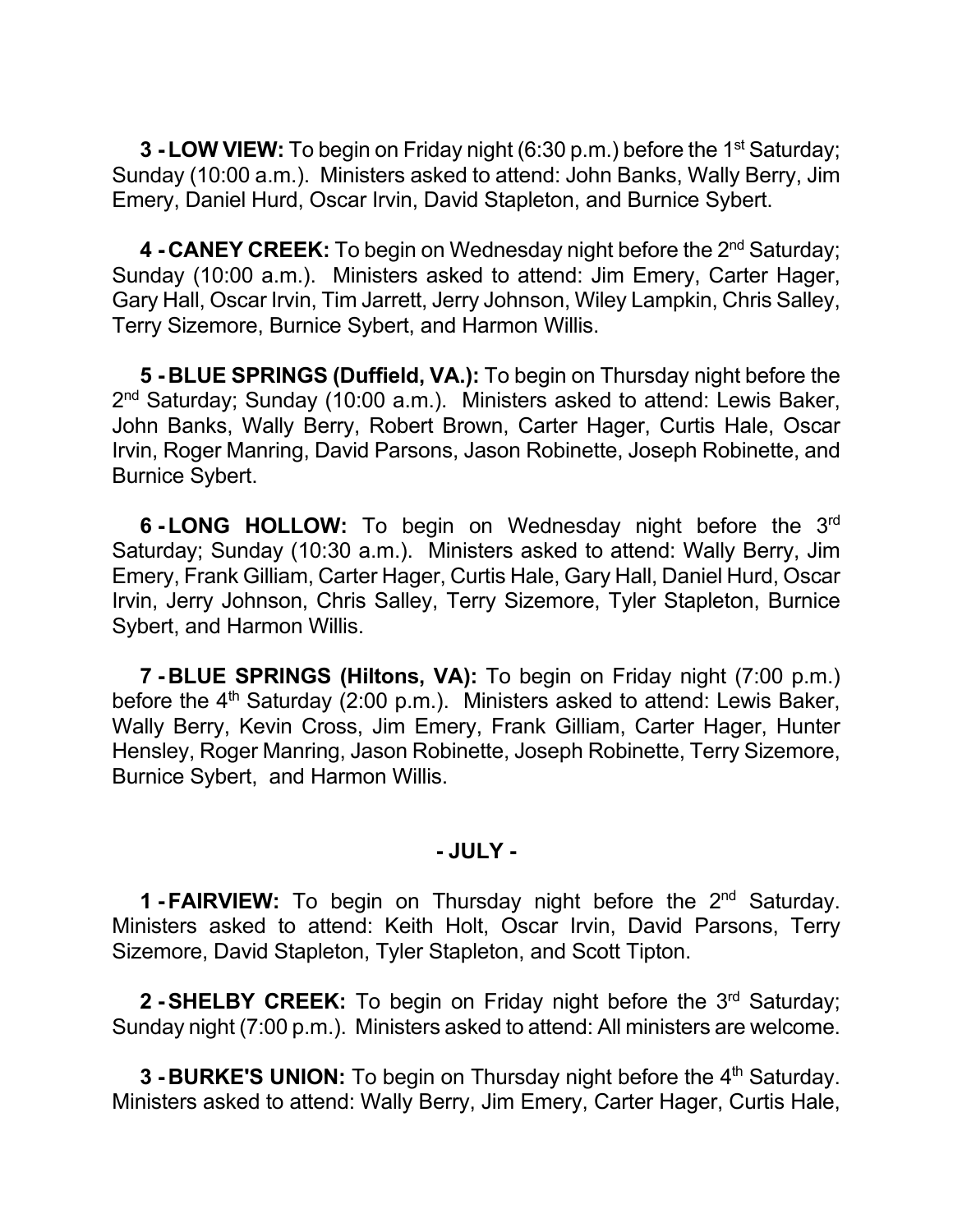Oscar Irvin, Jason Robinette, Joseph Robinette, Terry Sizemore, David Stapleton, Burnice Sybert, Scott Tipton, and Harmon Willis.

## **- AUGUST -**

**1 -BLACKWATER LICK:** To begin on Friday night (6:00 p.m.) before the  $1<sup>st</sup>$  Saturday (10:30 a.m. & 6:00 p.m.); Sunday (10:30 a.m.). Ministers asked to attend: Lewis Baker, John Banks, Jim Emery, Mike Fullington, Curtis Hale, Keith Holt, Oscar Irvin, Jason Robinette, Terry Sizemore, Burnice Sybert, Harmon Willis, and all others who wish to attend.

**2 - POPLAR GROVE:** To begin on Friday night before the 1<sup>st</sup> Saturday; Sunday (10:30 a.m.). Ministers asked to attend: Robert Brown, Kevin Cross, Curtis Hale, David Parsons, Chris Salley, Terry Sizemore, Burnice Sybert, and Scott Tipton.

**3 -WILLIS CHAPEL:** To begin on Thursday night before the 2nd Saturday. Ministers asked to attend: Daniel Hurd, Oscar Irvin, Terry Sizemore, and Burnice Sybert.

**4 -GARDNER'S MEMORIAL:** To begin on Friday night (6:00 p.m.) before the  $2^{nd}$  Saturday (6:00 p.m.; foot washing). Ministers asked to attend: Frank Gilliam, Oscar Irvin, Burnice Sybert, and all others are welcome.

**5 - MT. MITCHELL:** To begin on Friday night before the 3rd Saturday; Sunday (10:30 a.m.). Ministers asked to attend: Charles Bernard, Kevin Cross, Jim Emery, Frank Gilliam, Carter Hager, Curtis Hale, Roger Manring, David Parsons, Chris Salley, and Harmon Willis.

**6 -IRONDALE:** To begin on the 3rd Saturday night (6:30 p.m.). Ministers asked to attend: All who wish to attend.

**7 - MOUNTAIN VIEW:** To begin on Thursday night (6:30 p.m.) before the 4th Saturday. Ministers asked to attend: John Banks, Mike Fullington, Carter Hagar, Gary Hall, Daniel Hurd, Oscar Irvin, Terry Sizemore, and Burnice Sybert.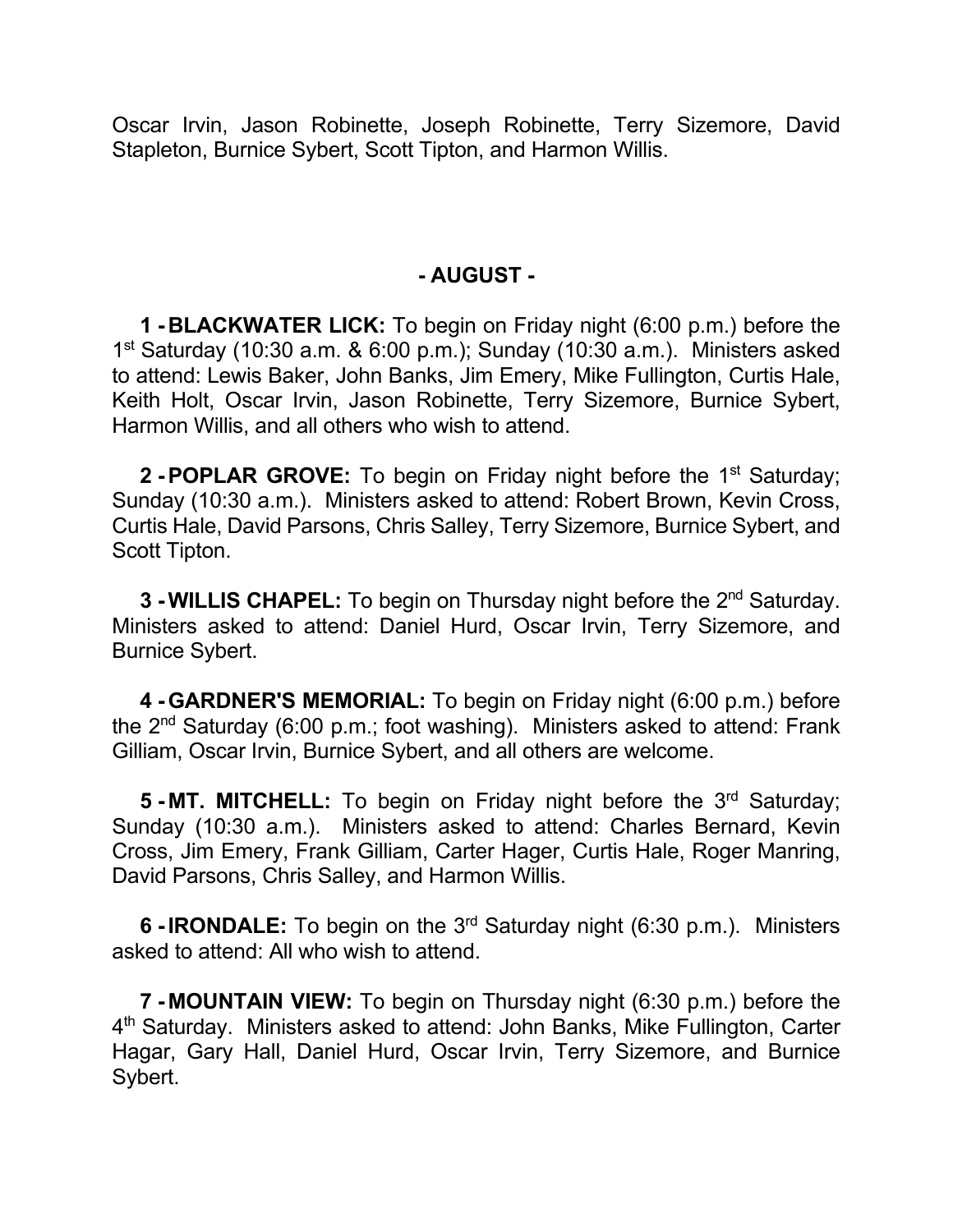**8 -MACEDONIA:** To begin on Friday night before the 4<sup>th</sup> Saturday. Ministers asked to attend: Curtis Hale, Oscar Irvin, Wiley Lampkin, Burnice Sybert, and Scott Tipton.

# **- SEPTEMBER -**

**1 - ROLLER'S CHAPEL:** To begin on Thursday night before the 1<sup>st</sup> Saturday; Sunday (10:30 a.m.). Ministers asked to attend: Lewis Baker, Kevin Cross, Mike Fullington, Keith Holt, Daniel Hurd, Oscar Irvin, David Parsons, Terry Sizemore, Burnice Sybert, Scott Tipton, and Harmon Willis.

**2 -EDWIN HOLBROOK MEMORIAL:** To begin on Friday night before the 1<sup>st</sup> Saturday. Ministers asked to attend: Lewis Baker, Wally Berry, Robert Brown, Frank Gilliam, Gary Hall, Daniel Hurd, Oscar Irvin, Roger Manring, Chris Salley, Terry Sizemore, Burnice Sybert, Scott Tipton, and Harmon Willis.

**3 - LITTLE COWAN:** To begin on Thursday night before the 2<sup>nd</sup> Saturday. Ministers asked to attend: Robert Brown, Carter Hager, Keith Holt, Daniel Hurd, Oscar Irvin, Roger Manring, David Parsons, Jason Robinette, Terry Sizemore, Burnice Sybert, Scott Tipton, Roger VanHoose, and Harmon Willis.

4 - KINGSWOOD: To begin on Thursday night before the 3<sup>rd</sup> Saturday; Homecoming, Sunday (10:30 a.m.). Ministers asked to attend: Wally Berry, Mike Fullington, Carter Hager, Keith Holt, Oscar Irvin, Jerry Johnson, Eddie Malone, Chris Salley, Terry Sizemore, David Stapleton, Tyler Stapleton, and Harmon Willis.

**5 - CHESTNUT FLATS:** To begin on Friday night before the 3<sup>rd</sup> Saturday and Sunday (11:00 a.m.). Ministers asked to attend: Charles Bernard, Robert Brown, Mike Fullington, Frank Gilliam, Gary Hall, Oscar Irvin, David Parsons, Chris Salley, Terry Sizemore, and Burnice Sybert.